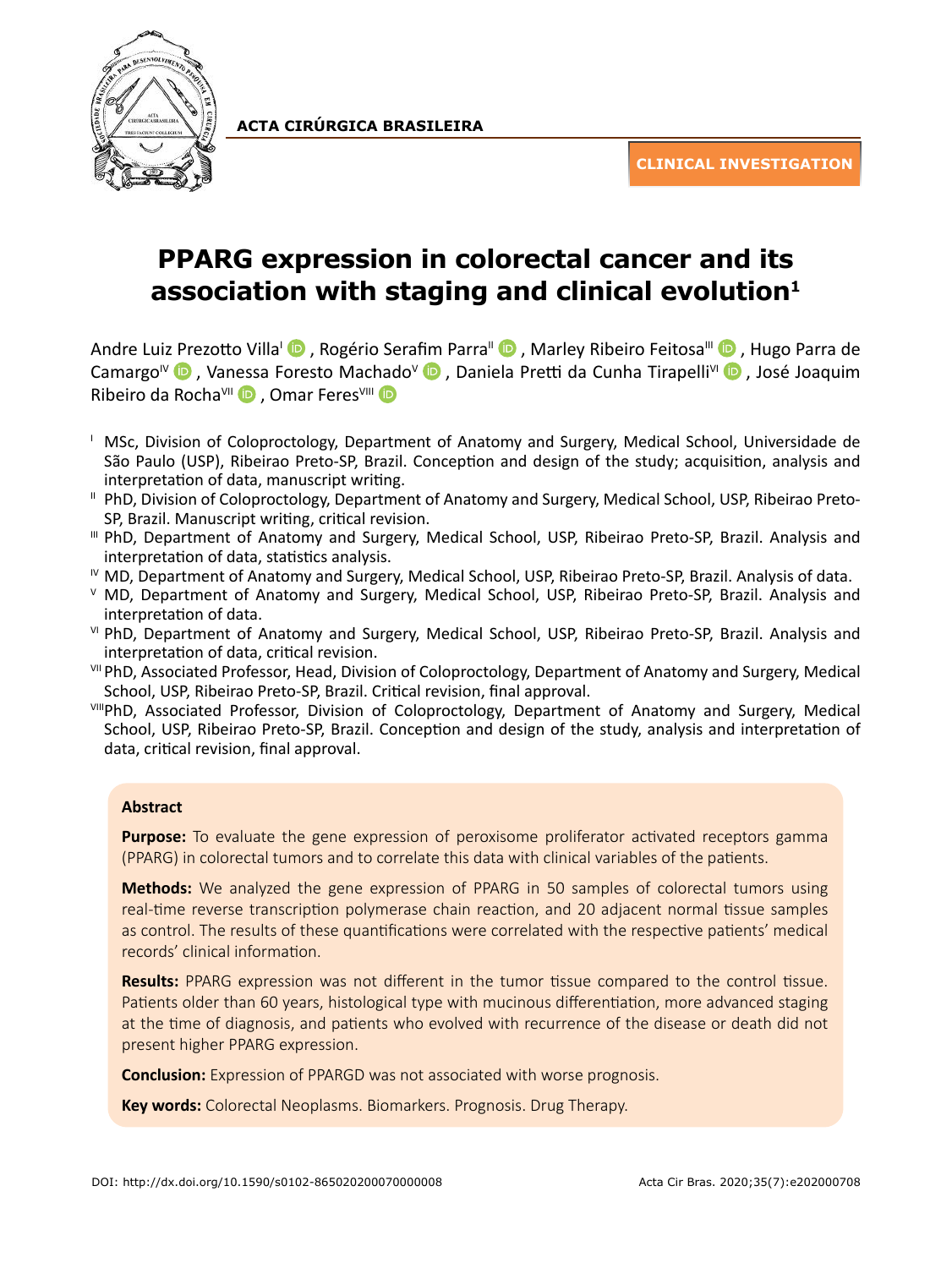## **■ Introduction**

Colorectal cancer (CRC) represents one of the most common cancers in Brazil and in the world, with >200,000 new cases reported each year in United States<sup>1</sup>. Cancer is now widely recognized as a threat to global development. The rates of colorectal cancer are rising among adolescent and young adult patientsdefined2,3. The increase of early-onset CRC incidence suggests more prevention initiatives are urgently warranted for young adults in the near future. Targeted and effective prevention measures are still needed among elderly populations<sup>4</sup>. In addition, recognition of prognostic factors and surgical treatment combined with chemotherapy has contributed to enhancing cure and survival rates in patients with colorectal cancer (CRC)<sup>5</sup>.

The most important prognostic factor in patients with these tumors is TNM staging. Notwithstanding the usefulness of this classification in selecting patients for specific treatment, TNM staging might not suffice as many patients with the same staging have distinct clinical outcomes. In this context, new biomarkers that can identify disease behavior on an individual basis are essential to improve patient care<sup>6-9</sup>.

PPARs (Peroxisome proliferator activated receptors) are nuclear receptors that antagonize transcription of immunity and inflammation factors. Monocytes, macrophages, T cells, dendritic cells, skeletal muscle cells, adipocytes, and gastrointestinal epithelial cells express PPARG (gamma), which is involved in lipid and glucose homeostasis and adipocyte inflammation and differentiation, among other activities<sup>10-12</sup>. PPARG is a member of the nuclear receptor superfamily of ligand activated transcription factors<sup>13</sup>. Ligand activation of PPARG induces it to heterodimerize with the retinoid X receptor and directly regulates gene expression. In addition, PPARG activation has shown to repress proinflammatory genes via transrepression and transcriptional squelching<sup>14</sup>.

PPARG is related to beta-catenin, an important molecule in colorectal tumor carcinogenesis<sup>15-18</sup> and studies have shown that PPARG plays an important role in regulating the growth of a number of different cancers, including colorectal cancer $13,14,19$ .

PPARG immunohistochemical expression has been associated with good prognosis for CRC<sup>17</sup>. Some authors identified PPARG expression in 22% of CRC and correlated PPARG expression with better prognosis irrespective of other variables<sup>20</sup>. However, other studies have reported contrasting results and have shown that more PPARs may be linked to patient prognosis. PPARA (alpha) immunohistochemical expression in colorectal hepatic metastasis has been associated with worse overall survival as compared to cases that do not express this gene. This association has not been confirmed for PPARG<sup>21</sup>. PPARD (delta) promotes tumorigenesis and is probably clinically relevant: elevated PPARD and COX-2 expression in tumor tissues has been correlated with worse prognosis in patients with  $CRC^{22,23}$ .

Literature studies clearly do not agree on the real role played by PPARs in carcinogenesis, but they provide evidence and theories that support both their anticancer and pro-carcinogenic activities<sup>24</sup>. Thus, the aim of this study was to correlate PPARs with colon rectal cancer prognosis and evolution.

# **■ Methods**

#### *Study population and data collection*

The project was approved by the Research Ethics Committee of HCFMRP-USP, protocol number 1.469.953, on 30th March 2016.

A retrospective cohort study involving 50 sequential patients with colon and rectum adenocarcinoma stages I to IV. These patients underwent surgical resection from 2008 to 2009 and were treated or not with adjuvant chemotherapy. The tumor specimens' samples were stored in at -80°C. The controls consisted of 20 normal, non-tumoral tissue samples that were adjacent to the neoplasm and which were collected during the same surgical procedure. The patients' clinical, laboratory, and anatomopathological data were obtained during a search of medical charts.

#### *Inclusion criteria*

We included patients with colon and rectal cancer with:

a. Histological confirmation of colon or rectum adenocarcinoma;

b. Availability of preserved tumor sample (stored under nitrogen) for RNA extraction and analysis;

c. Patients exclusively treated at our institution.

#### *Exclusion criteria*

We excluded patients with the following characteristics:

a. Patients with inflammatory bowel disease;

b. Patients with hereditary CRC;

c. Tumors that were not adenocarcinoma; e.g., epidermoid carcinomas and intestinal stromal tumors.

## *PPARG RNA gene expression quantification*

The total RNA samples were extracted from tumoral and normal (adjacent to the tumor) tissues. The RNA integrity and concentration were quantified with the aid of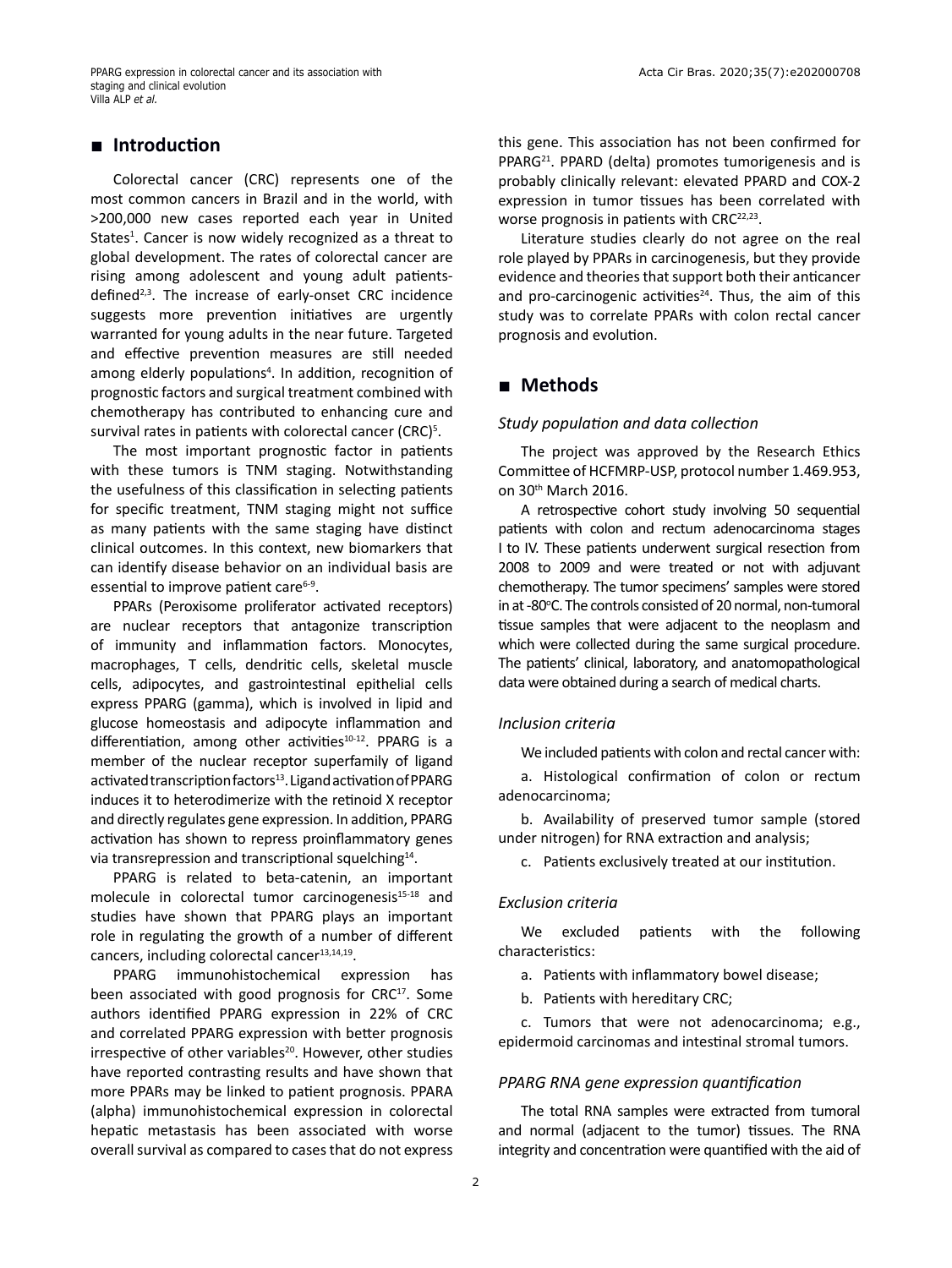a spectrophotometer. To synthesize cDNA (complementary DNA) from the mRNA, reverse transcription was conducted with the commercially available High Capacity cDNA Reverse Transcription Kit (Applied Biosystems); the manufacturer's instructions were followed.

Amplification via real-time reverse transcription polymerase chain reaction (RT-PCR) was accomplished with TaqMan Master Mix (Applied Biosystems) by using the cDNA obtained from the tumor sample. To analyze gene expression quantitatively, the commercially available TaqMan Assay, consisting of oligonucleotides and probes (Applied Biosystems), was employed.

Given the differences caused by the distinct amounts of cDNA used in the reactions, the CT values determined for the different samples were normalized. The CT determined for a certain gene in a sample was subtracted from the CT determined for a housekeeping gene (GAPDH and IGHMBP2 in the present case) in the same sample, to give ∆CT. The ∆CT values could then be compared in different ways for the same gene, to give the gene relative quantification in distinct samples. The number of copies generated by a PCR reaction doubled after each cycle.

In this way, the number of cycles that separated the ∆CT of a sample from the ∆CT of a reference sample (∆∆CT) reflected the difference between the samples. The relative gene expression of the sample was approximately calculated by using the formula 2<sup>-∆∆CT</sup>. All the reactions were performed in duplicate and analyzed on the 7500 Fast Real-Time PCR System (Applied Biosystems). The data were constantly collected during PCR and analyzed with the software Sequence Detection System, in order to obtain the CT values.

The reference genes (housekeeping genes) GAPDH and IGHMBP2 were selected on the basis of the literature and of new banks that list multiple data for a more adequate choice. GAPDH is traditionally used as reference gene in RT-PCR investigations concerning colon and PPARG. Studies continue to show that it is one of the most stable genes for control assays<sup>25,26</sup>. For this reason, GAPDH was chosen as one of the housekeeping genes.

The Genevestigator database (http://www. genevestigator.com) contains a large amount of information about different organisms and pathologies<sup>27</sup>. It offers search for reference genes with a more stable behavior and considers various biological contexts, such as the gene that will be compared and the species and pathology that will be investigated, among others<sup>28</sup>. With these data, the present experimental biological context was submitted to analysis by Genevestigator, which showed that IGHMBP2 was a stable gene for our research.

The current consensus is that the use of multiple genes to normalize the RT-PCR data is the best option<sup>29</sup>. For this reason, here both GAPDH and IGHMBP2 were used to evaluate PPARG expression on the basis of the average of the two genes.

## *Statistical analysis*

The Mann-Whitney test was applied to compare non-paired groups with non-Gaussian distribution. The Kruskal-Wallis test was employed if more than two groups had to be compared. The software Graphpad Prism 6.0 was used to carry out the statistical analyses and to construct the graphs. Significance was set at p < 0.05.

## **■ Results**

### *Patient's sample analysis*

The clinical and pathological of the patients are illustrated in Table 1. In summary, 50% of patients were male, 10% were < 45 years, 30% had 45-60 years, and  $60\%$  had  $> 60$  years at diagnoses. The primary topography of cancer was rectum in 44% and 56% in the colon. The majority of cancer staging T3, without lymph nodes involvement (N0, 54%).

**Table 1 -** Patient´s clinical and pathological characteristics.

| <b>Clinical and pathological characteristics</b> | N(%)    |
|--------------------------------------------------|---------|
| Sex                                              |         |
| Male                                             | 25 (50) |
| Female                                           | 25 (50) |
| Age in years                                     |         |
| <45                                              | 5(10)   |
| 45-60                                            | 15 (30) |
| $>60-75$                                         | 19 (38) |
| >75                                              | 11 (22) |
| Primary tumor topography                         |         |
| Colon                                            | 28 (56) |
| Rectum                                           | 22 (44) |
| Staging pT                                       |         |
| T1                                               | 1(2)    |
| T <sub>2</sub>                                   | 5(10)   |
| T <sub>3</sub>                                   | 33 (66) |
| T <sub>4</sub>                                   | 11 (22) |
| Staging pN                                       |         |
| N <sub>0</sub>                                   | 27 (54) |
| N1                                               | 10 (20) |
| N <sub>2</sub>                                   | 13 (26) |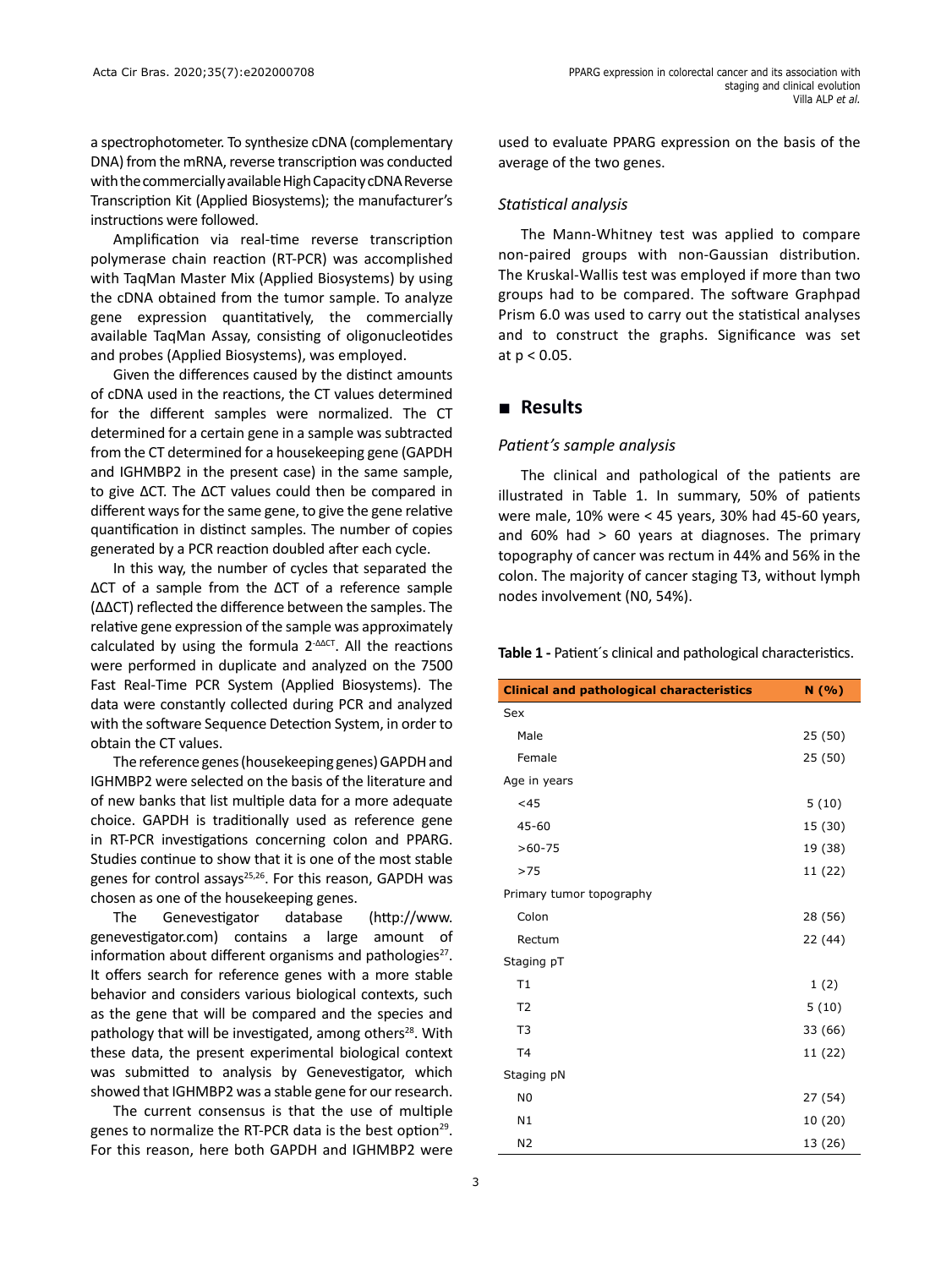**Table 1 -** Patient´s clinical and pathological characteristics. (continuation)

| <b>Clinical and pathological characteristics</b> | N(96)   |
|--------------------------------------------------|---------|
| Liver metastasis                                 |         |
| Presence                                         | 11 (22) |
| Absence                                          | 39 (78) |
| <b>TNM</b>                                       |         |
| T                                                | 1(2)    |
| $_{II}$                                          | 21 (42) |
| III                                              | 17 (34) |
| IV                                               | 11 (22) |
| Angiolymphatic invasion                          |         |
| Present                                          | 18 (36) |
| Absence                                          | 18 (36) |
| No information                                   | 14 (28) |
| <b>CEA</b>                                       |         |
| $<$ 5 ng/dL                                      | 27 (54) |
| 5 to 15 ng/dL                                    | 10 (20) |
| $>15$ a 50 ng/dL                                 | 10 (20) |
| $>50$ ng/dL                                      | 3(6)    |
| Mucinous differentiation                         |         |
| Presence                                         | 8(16)   |
| Absence                                          | 42 (84) |

## *Staging and age and clinical evolution*

1

100% 90% 80% 70% 60% 50% 40% 30% 20% 10% 0%

Only one patient, aged 58 years, had stage I tumor. As for stage II, III, and IV tumors, we did not notice any predominance of age range. However, the proportion

3

4

6

5

10

6

of patients aged over 75 years increased progressively with more advanced tumor staging. Liver metastasis was present in 11 patients during staging. Patients of stage I, II and III had R0 resection. All rectal tumors were limited to the upper segment (intraperitoneal rectum), and none of these patients underwent neoadjuvant treatment. In all patients, it was performed an oncological resection with lymphadenectomy.

Regarding the postoperative treatment of the primary tumor lesion, 76% of the patients received chemotherapy, either as an adjuvant or palliative, reflecting the large percentage of patients who were in clinical stages III and IV, unequivocal indications of systemic therapy. Ten out of 21 patients of stage II and all patients of stage III and IV underwent chemotherapy. All patients underwent adjuvant chemotherapy with 5-fluorouracil and leucoverin.

The mean follow-up of patients was at least 5 years. Although most of the patients in the study had more advanced stages of the disease, 68% of the patients were alive after more than 5 years of follow-up. Of these, 46% were disease-free and 12% had local and / or distant. Ten of the 11 patients stage IV died. The only surviving patient was submitted to resection of the hepatic metastasis and chemotherapy and was disease-free in July 2015. The patient that did not come for follow-up was considered as deceased on the basis of age (78 years) and presence of pulmonary lesions at the time of diagnosis. Of a total of 17 stage III patients, eight died, three presented recurrent disease, and six are in remission. All these patients received adjuvant chemotherapy. Of the 21 stage II patients, only three died, two had recurrent disease, and 16 are in remission. The one stage I patient has no evidence of disease (Fig. 1).



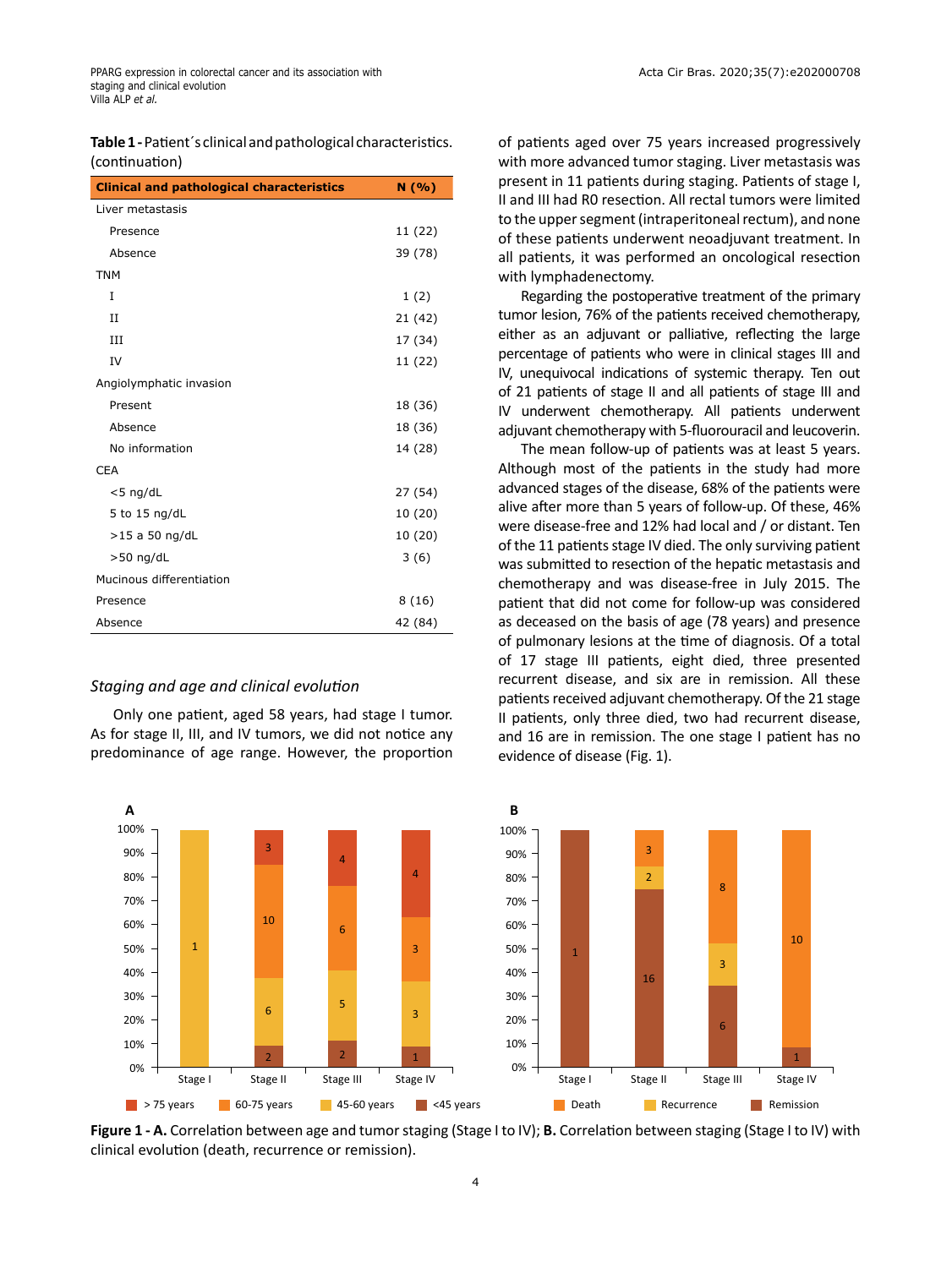#### *PPARG expression*

We compared the gene expression results of 49 tumor samples and 20 samples of normal tissue adjacent to the tumor, which were used as controls. One of the tumor samples did not present satisfactory gene amplification for RT-PCR, so we discarded it. We analyzed the data considering the reference genes GAPDH and IGHMBP2 as controls, and we used the average of both these genes. We observed that PPARG expression was compared to the control group ( $p = 0.2114$ ). Twenty patients were

aged 60 years or less, whereas 29 patients were older than 60 years. PPARG expression was compared in patients aged over 60 years ( $p = 0.2940$ ), in patients with mucinous differentiation ( $p = 0.5452$ ), in patients with CEA levels higher or lower than 5 ng/dL ( $p = 0.2949$ ), in patients with more advanced tumor stages (p = 0.4062), and in patients with recurrence and death compared to patients in remission ( $p = 0.3895$ ). There was only one stage I patient in the casuistic, so we did not include this patient in the statistical analysis (Fig. 2).



**Figure 2 -** PPARG gene expression according to: **A.** tumor samples and samples of normal tissue adjacent to the tumor; **B.** Age; **C.** Histological type, regarding the presence or not of mucinous differentiation; **D.** CEA levels; **E.** Staging; **F.** Clinical evolution.

# **■ Discussion**

Our study showed that PPARG expression was not associated with worse prognosis, not even a better prognosis, as indicated in the literature, despite a tendency of higher levels in more advanced cancers and in patients with recurrence or deceased. Although studies have shown that PPARG is expressed in colonderived tumors and normal colonic mucosa, the consequence of this on patient outcome is unclear<sup>30</sup>.

Most of the studies on the role of PPARG have shown it plays an anticancer role20,30. Ogino *et al*. <sup>20</sup> demonstrate, using 2 large, prospective, cohort-based studies, that the expression of PPARG in tumors is associated with increased survival compared with PPARG-negative tumors. Although this study does not address the role of PPARG in the development of colorectal cancer, it provides strong data that PPARG expression in tumors is associated with increased survival. This study represents a large study group from which strong, statistically based conclusions could be achieved, something lacking in the previous studies. Using univariate analysis or taking into account other potential indicators of patient outcome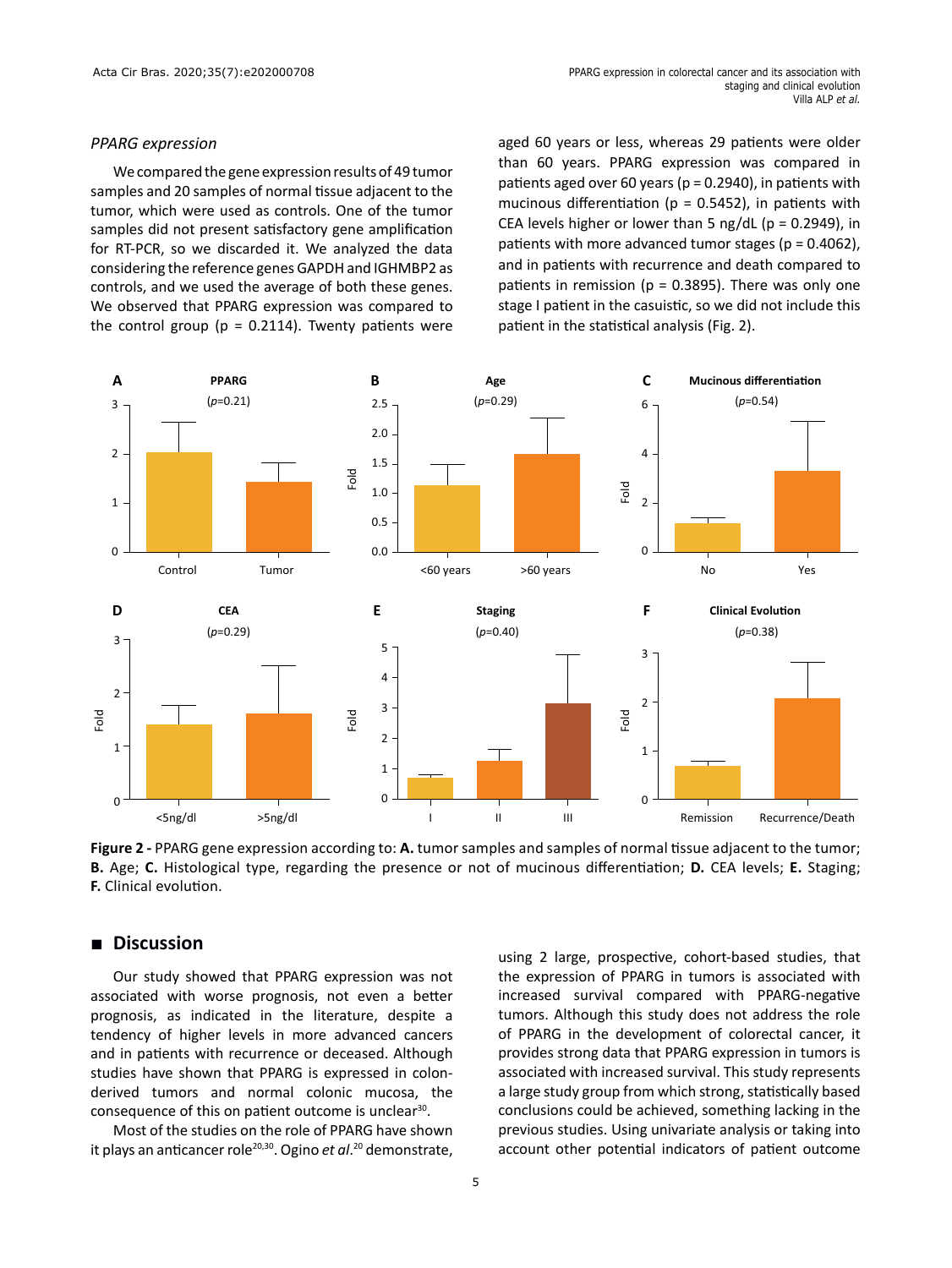using multivariate analysis, patients with PPARG positive tumors showed a significant reduction in overall risk of mortality. Similar to smaller studies, just like ours, they investigated whether a number of clinical factors (age, gender, family history, year of diagnosis, tumor stage or grade) were playing a modifying effect on the association between PPARG expression and patient survival. These variables did not seem to modify the effect of PPARG on survival.

As previously mentioned, our study showed that PPARG expression was not associated with prognosis. Previous publications showed that PPARG is present at high levels in both normal and malignant colon tissues $31,32$ . There are studies that evaluated the potential role of PPARG to function as tumor suppressor, a small clinical trial in advanced colorectal cancer was carried out using the Troglitazone, a potent activator of the PPARG<sup>33</sup>. However, no difference in disease progression or survival was observed and this activator of the PPARG was not an active agent for the treatment of metastatic colorectal cancer. Another study demonstrated that the use of PPARG ligands was associated with a decrease in lung, prostate, and colon cancer incidence<sup>34</sup>.

Some studies on CRC have pointed out that PPARG silencing is related to worse prognosis due to higher cancer cell proliferation and invasive potential<sup>17</sup>. In 2009, some authors analyzed PPARG expression by immunohistochemistry and found that only 22% of the tumors expressed PPARG, which translated into better clinical evolution<sup>20</sup>. These data conflict with our findings that PPARG RNA is expressed in almost all the studied cases even though quantification by RT-PCR shows higher expression in more advanced stages and in patients with worse prognosis. This difference could be explained as follows: whereas immunohistochemical expression requires sufficiently intact molecular and genetic machinery, RNA expression may be elevated without this machinery being in operation, probably due to mutations accumulated by the neoplasm. Hence, there might even be PPARG hyper-expression at the genetic level, but this higher expression does not translate into adequate receptor functioning or higher immunohistochemical expression.

In an attempt to explain why anticancer response is not always constant, consistent, and reproducible, some authors theorized that the cellular microenvironment controls PPARG activity from the outside to the inside of the cell<sup>35</sup>. In this sense, the receptor is only the intracellular part of a message that started being transmitted from the outside. Therefore, when a 'disease threshold' is reached, PPARG is epigenetically silenced: it no longer functions and is no longer expressed in the

membranes, making the patient more susceptible to the disease. This may be the reason why some authors have described immunohistochemical expression of functioning PPARG as a factor for good prognosis. As for PPARG RNA expression, it might not translate into higher immunohistochemical expression in more advanced stages of the disease-after a certain stage of the disease, epigenetic silencing turns off PPARG despite its high gene expression.

This rationale is known as "nuclear receptor exhaustion theory". In the initial stages, PPARG balances the detrimental effects of cancer and obesity and is fully functioning. In the event of disease progression, epigenetic mechanisms silence transcription factors, to reduce expression of membrane receptors. This is a plausible explanation for the high PPARG RNA expression in advanced stages of the disease, which could be a response of the organism to the poorly functioning or to the non-functioning PPARG in these stages. However, due to transcription silencing, this higher RNA expression does not reflect on viable and visible membrane receptors during immunohistochemistry.

Girgun G. made an editorial in the past describing that PPARG can be a new independent marker for colorectal cancer survival<sup>30</sup>. He describes that the studies suggest that PPARG ligands may not be effective as a single agent in advanced cancer, but may be able to prevent tumorigenesis. However, the author argues that the question remains as to the consequence of PPARG in colorectal tumors. Two previous studies investigated the role of PPARG expression on patient survival $36,37$ . Similar to our results, neither of these studies found an association between PPARG expression and patient outcome. Perhaps in part due to the small sample size in that study and in ours. The author finishes his editorial explaining that, therefore, increased PPARG expression may be associated with decreased inflammation and would thus be predicted to result in a more indolent tumor. It would be of interest for future studies to determine if inflammatory markers were indeed reduced in the tumors expressing PPARG.

This study has some important limitations. First, literature data are still conflicting and inconclusive, but more detailed studies involving a higher number of patients from various institutions may help to infer the prognosis and therapeutic importance of this receptor, which could improve patient care. In addition, the immunohistochemistry analysis was not performed to prove that PPARG expression is not associated with prognosis. Finally, we included a small number of patients in our study. Maybe, if we had included a large number of patients, it would have impaired the statistics.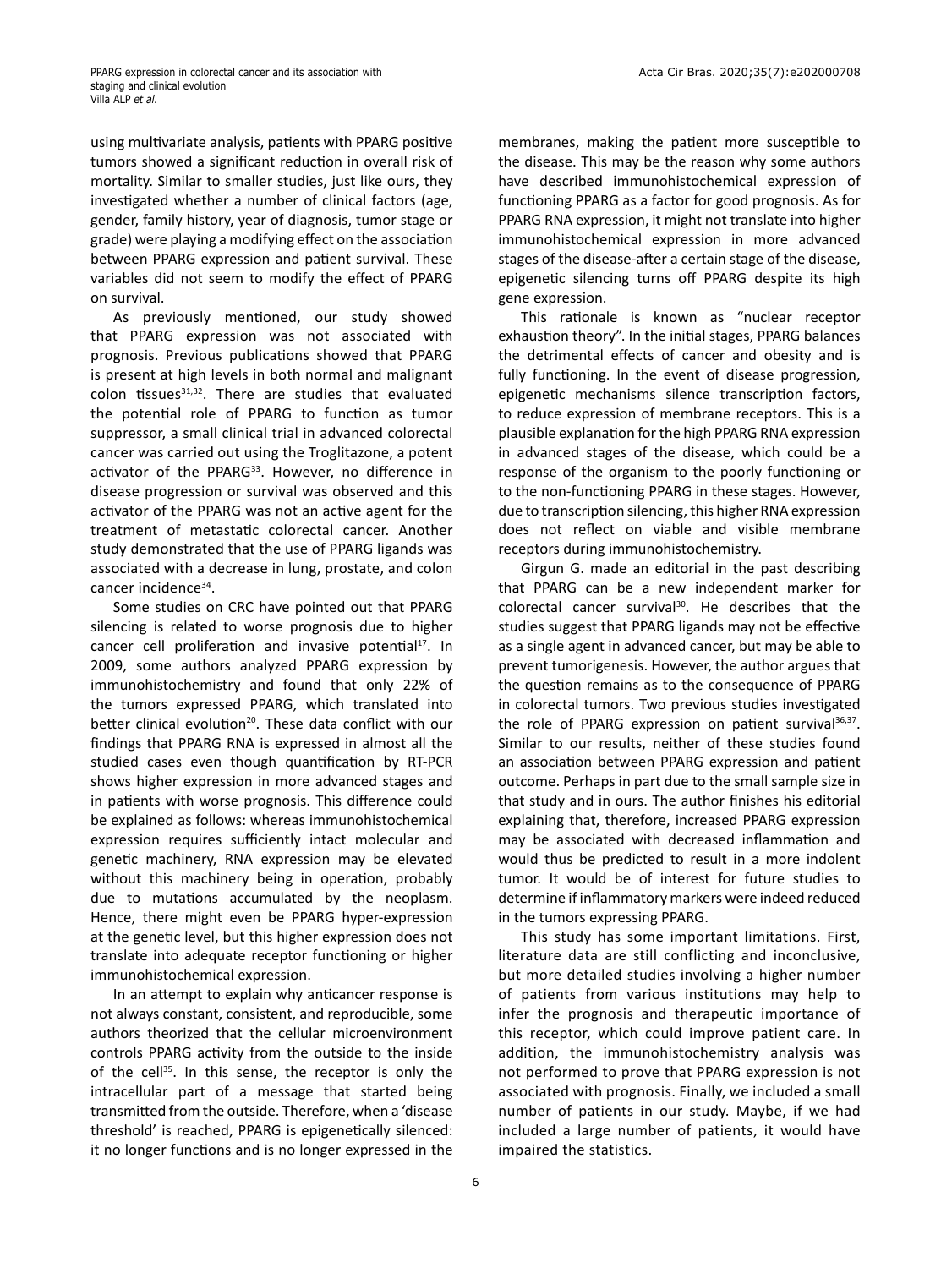# **■ Conclusion**

PPARG expression was not associated with worse prognosis, and not even a better prognosis, as indicated in the literature, despite a tendency of higher levels in more advanced cancers and in patients with recurrence or deceased.

# **■ Acknowledgements**

To Dr. Ademar Lopes and Dr. Samuel Aguiar Jr from AC Camargo Cancer Center, for presenting this research line to us and encouraging us to study it; to Mrs. Marlene Lucio for typing the manuscript.

# **■ References**

- 1. Fitzmaurice C, Abate D, Abbasi N, Abbastabar H, Abd-Allah F, Abdel-Rahman O, et al. Global, regional, and national cancer incidence, mortality, years of life lost, years lived with disability, and disability-adjusted life-years for 29 cancer groups, 1990 to 2017: a systematic analysis for the global burden of disease study. JAMA Oncol. 2019;5(12):1749-68. doi: 10.1001/jamaoncol.2019.2996.
- 2. Weinberg BA, Marshall JL, Salem ME. The growing challenge of young adults with colorectal cancer. Oncology (Williston Park). 2017;31(5):381-9.
- 3. Campos FGCM, Figueiredo MN, Monteiro M, Nahas SC, Cecconello I. Incidence of colorectal cancer in young patients. Rev Col Bras Cir. 2017;44(2):208-15. doi: 10.1590/0100-69912017002004.
- 4. XQ, Li Y, Wang W, Feng WT, Shi OM, Wang Q. International incidence trends in early- and late-onset colorectal cancer: a population-based study. Int J Colorectal Dis. 2020;35(6):1077-86. doi: 10.1007/s00384-020-03558-2.
- 5. Zhang W, Shi X, Peng Y, Wu M, Zhang P, Xie R, Wu W, Yan Q, Liu S, Wanj J. HIF-1α promotes epithelial-mesenchymal transition and metastasis through direct regulation of ZEB1 in colorectal cancer. PLoS One. 2015;10(6):e0129603. doi: 10.1371/journal.pone.0129603.
- 6. Cao D, Hou M, Guan YS, Jiang M, Yang Y, Gou HF. Expression of HIF-1alpha and VEGF in colorectal cancer: association with clinical outcomes and prognostic implications. BMC Cancer. 2009;9:432. doi: 10.1186/1471-2407-9-432.
- 7. Lech G, Słotwiński R, Słodkowski M, Krasnodębski IW. Colorectal cancer tumour markers and biomarkers: recent therapeutic advances. World J Gastroenterol. 2016;22(5):1745-55. doi: 10.3748/wjg.v22.i5.1745.
- 8. Henry JT, Johnson B. Current and evolving biomarkers for precision oncology in the management of metastatic colorectal cancer. Chin Clin Oncol. 2019;8(5):49. doi: 10.21037/cco.2019.08.08.
- 9. Alves Martins BA, de Bulhões GF, Cavalcanti IN, Martins MM, de Oliveira PG, Martins AMA. Biomarkers in colorectal cancer: the role of translational proteomics research. Front Oncol. 2019;9:1284. doi: 10.3389/fonc.2019.01284.
- 10. Fujisawa T, Sugiyama M, Tomimoto A, Wada K, Endo H, Takahashi H, Yoneda K, Yoneda M, Inamori M, Saito S, Terauchi Y, Kadowaki T, Tsuchiya N, Nakagama H, Nakajima A. Inhibition of peroxisome proliferator-activated receptor gamma promotes tumorigenesis through activation of the beta-catenin / T cell factor (TCF) pathway in the mouse intestine. J Pharmacol Sci. 2008;108(4):535-44. doi: 10.1254/jphs.08193fp.
- 11. McAlpine CA, Barak Y, Matise I, Cormier RT. Intestinalspecific PPARgamma deficiency enhances tumorigenesis in ApcMin/+ mice. Int J Cancer. 2006;119(10):2339-46. doi: 10.1002/ijc.22115.
- 12. Mirza AZ, Althagafi II, Shamshad H. Role of PPAR receptor in different diseases and their ligands: Physiological importance and clinical implications. Eur J Med Chem. 2019;166:502-13. doi: 10.1016/j. ejmech.2019.01.067.
- 13. Tontonoz P, Spiegelman BM. Fat and beyond: the diverse biology of PPARgamma. Annu Rev Biochem. 2008;77:289-312. doi: 10.1146/annurev. biochem.77.061307.091829.
- 14. Straus DS, Glass CK. Anti-inflammatory actions of PPAR ligands: new insights on cellular and molecular mechanisms. Trends Immunol. 2007;28(12):551-8. doi: 10.1016/j.it.2007.09.003.
- 15. Yang Y, Yang JJ, Tao H, Jin WS. New perspectives on β-catenin control of cell fate and proliferation in colon cancer. Food Chem Toxicol. 2014;74:14-9. doi: 10.1016/j. fct.2014.08.013.
- 16. Sabatino L, Pancione M, Votino C, Colangelo T, Lupo A, Novellino E, Lavecchia A, Colantuoni V. Emerging role of the β-catenin-PPARγ axis in the pathogenesis of colorectal cancer. World J Gastroenterol. 2014;20(23):7137-51. doi: 10.3748/wjg.v20.i23.7137.
- 17. Pancione M, Sabatino L, Fucci A, Carafa V, Nebbioso A, Forte N, Febbraro A, Parente D, Ambrosino C, Normanno N, Altucci L, Colantuoni V. Epigenetic silencing of peroxisome proliferator-activated receptor γ is a biomarker for colorectal cancer progression and adverse patients' outcome. PLoS One. 2010;5(12):e14229. doi: 10.1371/ journal.pone.0014229.
- 18. You M, Yuan S, Shi J, Hou Y. PPARδ signaling regulates colorectal cancer. Curr Pharm Des. 2015;21(21):2956-9. doi: 10.2174/1381612821666150514104035.
- 19. Michalik L, Desvergne B, Wahli W. Peroxisome-proliferatoractivated receptors and cancers: complex stories. Nat Rev Cancer. 2004;4(1):61-70. doi: 10.1038/nrc1254.
- 20. Ogino S, Shima K, Baba Y, Nosho K, Irahara N, Kure S, Chen L, Toyoda S, Kirkner GJ, Wang YL, Giovannucci EL, Fuchs CS. Colorectal cancer expression of peroxisome proliferator-activated receptor gamma (PPARG, PPARgamma) is associated with good prognosis. Gastroenterology. 2009;136(4):1242-50. doi: 10.1053/j. gastro.2008.12.048.
- 21. Pang T, Kaufman A, Choi J, Gill A, Drummond M, Hugh T, Samra J. Peroxisome proliferator-activated receptor-α staining is associated with worse outcome in colorectal liver metastases. Mol Clin Oncol. 2015;3(2):308-16. doi: 10.3892/mco.2014.482.